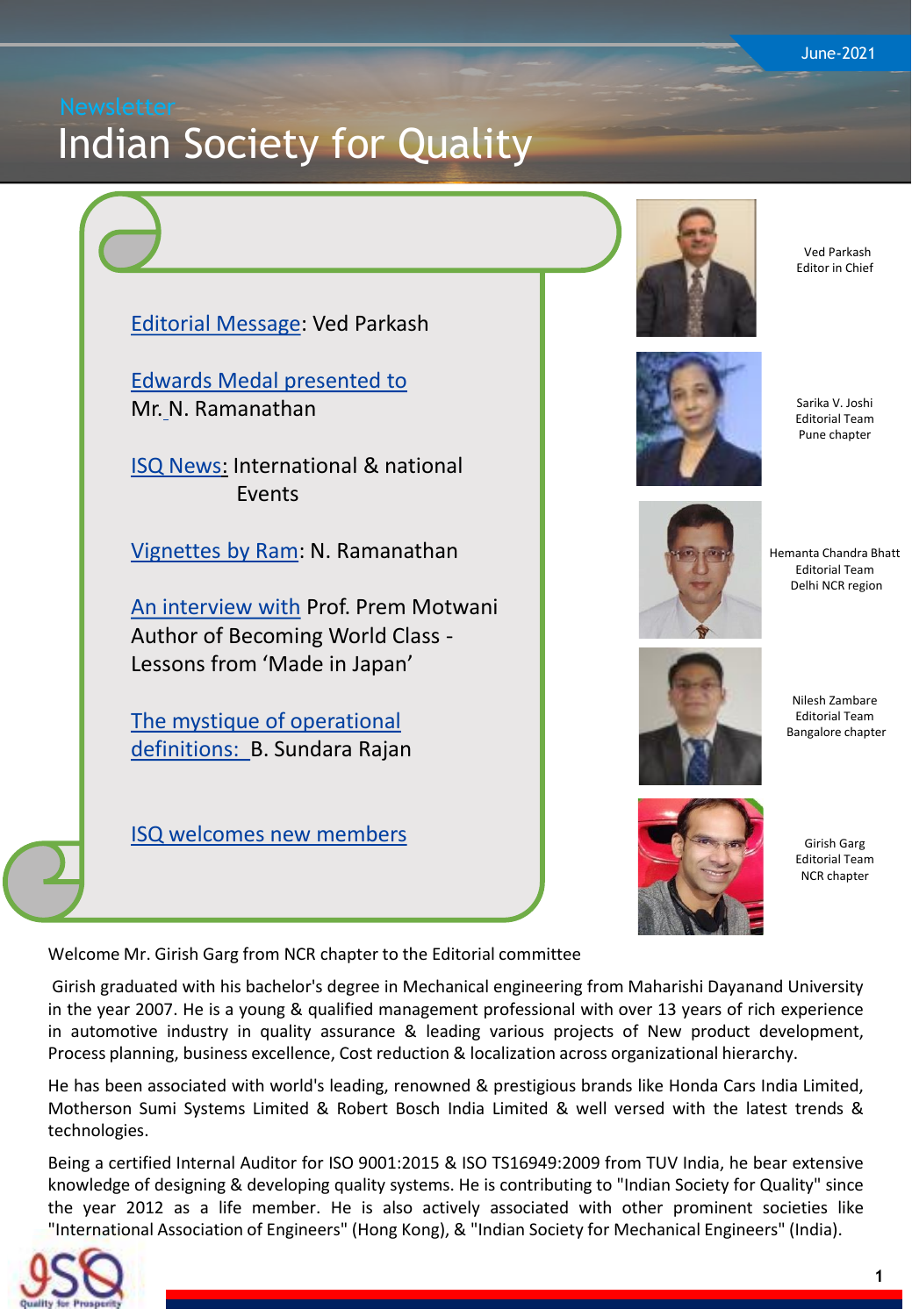## <span id="page-1-0"></span>**Newsletter** Indian Society for Quality Editorial Message

Dear Readers ,

Greetings from ISQ !

I hope and wish you all along with families are safe in this pandemic !

The second wave has hit the country hard and people have suffered immense pain having lost their near and dear ones and due to the difficulties in getting treatment.

Thankfully the downturn cycle is equally steep and vaccination drive getting momentum at the same time, we hope to be returning to a reasonable normalcy.

ISQ had its moment of pride during this quarter when Mr. N Ramanathan, who needs no introduction to Quality community world over, was awarded "Edwards Medal" by ASQ (American Society for Quality), the number one society in this field. In fact it's a reason for the whole Quality fraternity in the country to feel proud of this recognition bestowed on Mr. Ramanathan.

As a consequence, this pandemic is resulting in fundamental changes in business models and processes leading to rapid growth of consumption driven manufacturing , infra , transport, service and health care needs et al. This development is taking a toll on the environment consequently there is an increasing concern for environment protection and sustainability is taking prominence even in boardrooms.

To align ISQ activities with new imperatives a need was felt to visit its Vision and Mission relevant to the emerging needs. Our Governing Council has deliberated at length and has come out with new Vision , Mission statements – details are being shared in this issue. a

In this issue Mr. Ramanathan has , in his serial "Vignettes from Ram" has brought out a very interesting issue of ethics in Quality profession , do read it to get a glimpse of his deep insights in the topic.

Our endeavor is to bring you more knowledge and information in the Newsletter and in this pursuit, we are expanding the editorial team.

Mr. Girish Garg from NCR chapter has volunteered to be a part of this team. I am sure his contributions will be helpful in making this publication a great read.

Please join me in extending him a warm welcome to the team !

I also call upon interested volunteers from Pune and Bengaluru chapters as well.

Do drop me a line or contact Mr. Prabhakar Shettigar in case you want to be part of this editorial team.

Enjoy reading , stay safe !

Best Regards, Ved Parkash

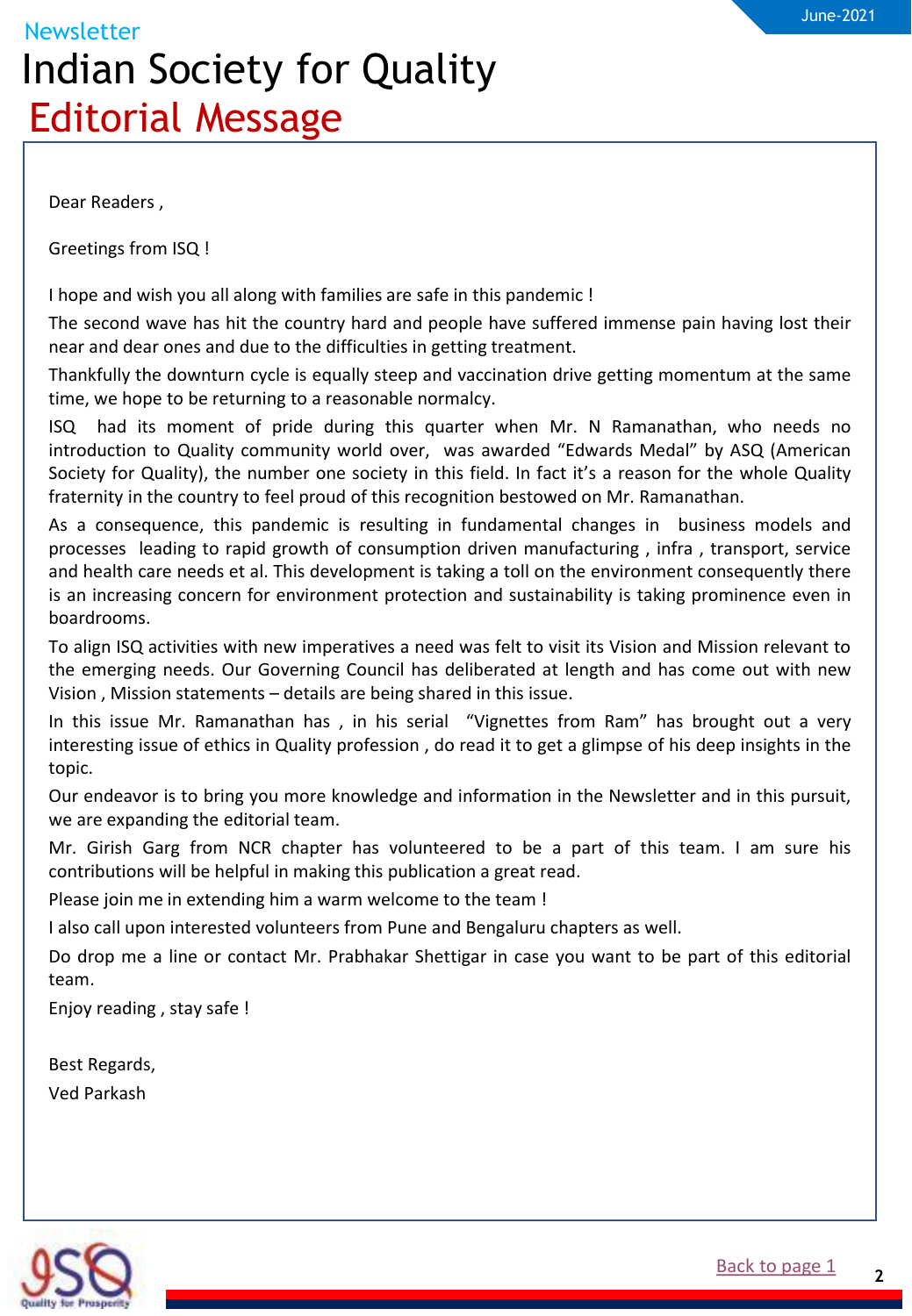### <span id="page-2-0"></span>Edwards Medal (2021) presented to Mr. N. Ramanathan

It gives us great pleasure to inform you that N. Ramanathan (Ram) has been awarded the Edwards Medal by ASQ for his contribution to quality movement. It is a matter of great pride that ISQ has such a dedicated, knowledgeable and humble professional in its true sense as a mentor who fully deserves such a recognition from a prestigious organization outside of India.



Citation reads as follows.

#### **EDWARDS MEDAL**

#### **N. (Ram) Ramanathan, SRF Limited, Gurugram, India**

**Edwards Medal presented to N. (Ram) Ramanathan, SRF Limited, Gurugram, India -**"For decades of faithfully serving as a counselor and advisor on quality matters; for exceptional advancement of quality in India and beyond; and for farsighted thought leadership in challenging the global quality community to expand its horizons by the inclusion of sustainability and egalitarianism in its considerations to deliver quality-based management that benefits humanity."

#### **Dear Ram,**

On behalf of ISQ I complement you on being awarded the Edwards Medal by ASQ, an excellent recognition for your effort over many decades. You are the brightest Quality Star from India sharing your knowledge and wisdom around the world. You make India and ISQ proud in a humble way. Your guidance is needed in India and I believe it will make considerable contribution towards India's journey for socio-economic prosperity for which quality is an essential component.

Wish you many years of sound health and look forward to your continued contribution to the cause of quality and ISQ.

Janak Kumar Mehta, President, Indian Society for Quality

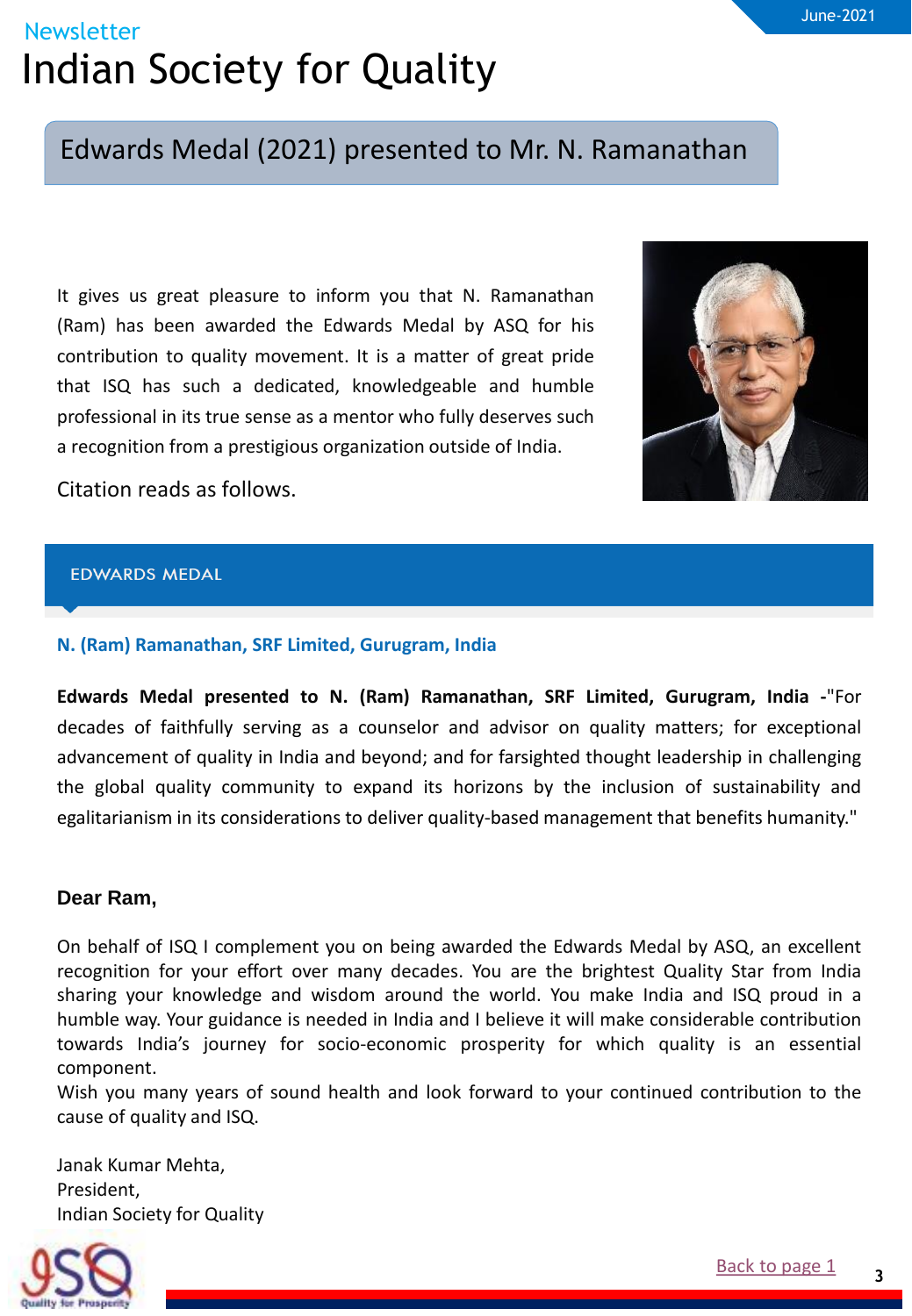<span id="page-3-0"></span>

### A new mission, vision, objectives and execution plan for ISQ

Governing Council formally approved a new vision, mission and its execution plan on 11<sup>th</sup> February 2021 in a special GC Meeting . The draft document was prepared by Mr. N. Ramanathan, former President of ISQ and life member and refined in discussion with Mr. Janak Kumar Mehta, President ISQ and put forth for approval in GCM. The approved vision mission was then presented to a team of seniors and experts in the field of quality for their suggestions.

The new mission and vision of ISQ after the systematic review is as stated below.

## Mission

**Contribute to the thriving of humanity in a healthy planet**

### Vision 2025

**Be the principal national forum for leaders, professionals, and academics for exchange of knowledge on delivering quality that benefits humanity**

Towards execution plan of the mission, vision and objectives, ISQ has proposed to form forums, committees and divisions. Senior quality professionals across India are expected to join ISQ to lead them.

Good news is that for the following committee, eminent quality professionals mentioned below have voluntarily accepted to lead.

Awards Committee**:** Mr. Sunil Sinha, Resident Director, MENA region, Tata Sons has kindly consented to be the Chair of Awards & Recognition Committee. Mr. Vivek Talwar, Founder Director of Chrysalis and former BE & Transformation Head, Tata Power and Mr. Sunil Kaul, Member, ANAND Executive Board, Group President and Chief Technology Officer are the executive members in the committee.

Quality Earth Forum: Mr. Vijay Kalra, Head, Mahindra Institute for Quality has gladly accepted to lead the Quality Earth Forum. The members are Snehilkumar, independent TPM counsellor, Harsh H Dhagamwar, Head Sustainability, Tata Steels, Nasir Deshmukh, VP Mfg Operations M& M, Head, Chakan, Aditya Srivastava, Sr Vice President & Head of Operations , VE Commercial Vehicle Ltd, Manish Manek, Chief Plant Officer, MG Motors Ltd, Hitesh Kataria, Sr. Manager Sustainability, M&M are the members.

Quality Innovation Forum: Mr. Kiran Deshmukh, Group CTO, Sona Comstar is leading the forum as the Chair, Mr. Ram Mohan, Quality Counsellor and consultant is the executive committee member of the forum.

| <b>Forums</b>                    | <b>Committees</b>                              | <b>Divisions</b>                      |
|----------------------------------|------------------------------------------------|---------------------------------------|
| <b>Quality Earth Forum</b>       | <b>Awards Committee</b>                        | Manufacturing                         |
| Digitisation forum               | <b>Bylaws &amp; Organisational Systems</b>     | Service (IT. Healthcare, Hospitality) |
| <b>TQM/BE Coordiantors forum</b> | <b>Education &amp; Certification Committee</b> | <b>MSME</b>                           |
| Innovation forum                 | <b>Membership Committee</b>                    | <b>Information Technology</b>         |

Interested ISQ members with appropriate skill and knowledge may apply for the membership of the forums. The membership for the first forum will be free. Beyond one, a nominal fee will be applicable to apply for membership.



**4**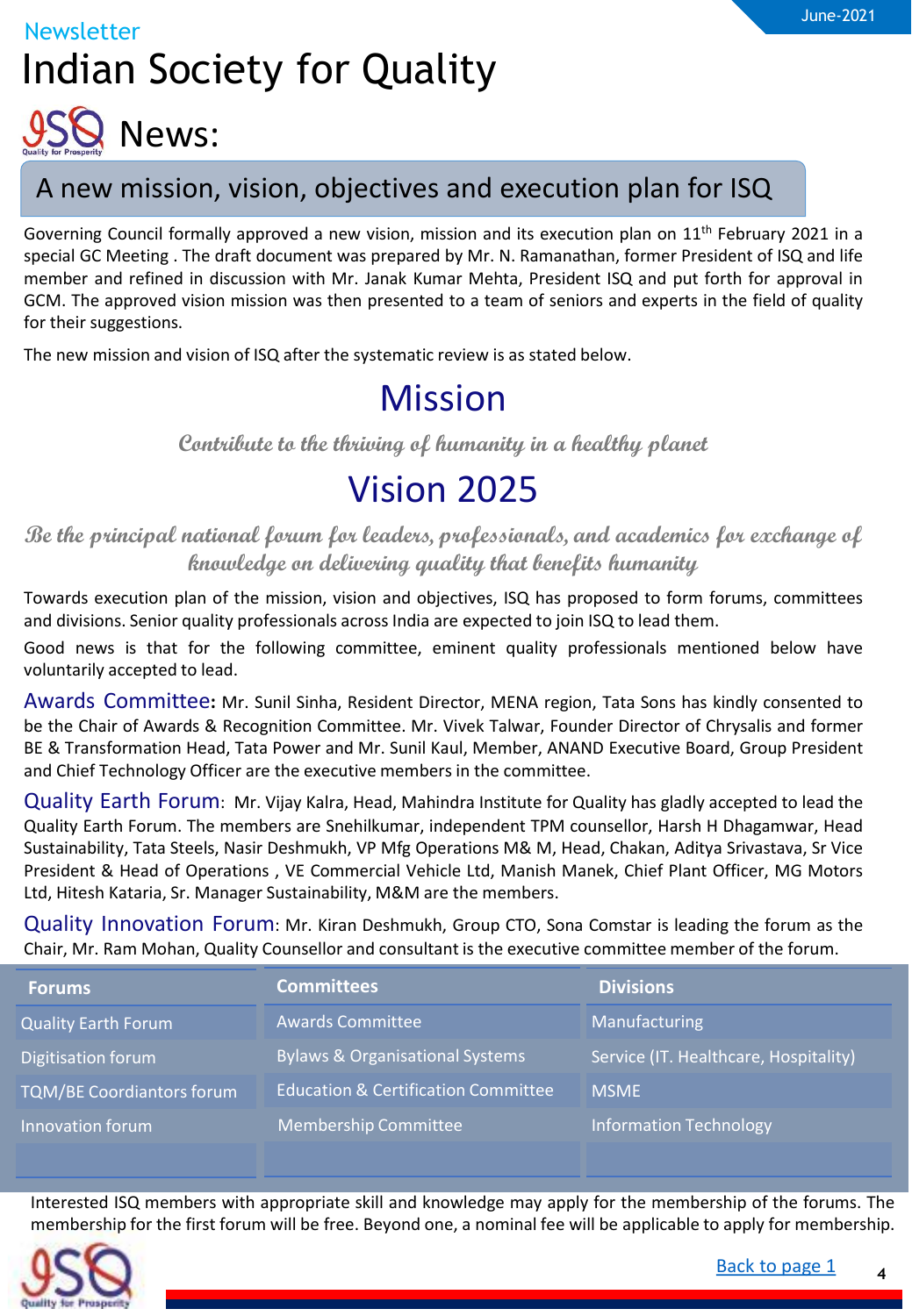### eLearning Programs

ISQ, Pune Chapter conducted two eLearning Programs for the members and quality fraternity as follows. The sessions were well attended and appreciated by the participants.

| <b>Date</b>                 | Topic                                                  | <b>Faculty</b>                                   | <b>Participants</b> |
|-----------------------------|--------------------------------------------------------|--------------------------------------------------|---------------------|
| 10 <sup>th</sup> April 2021 | Case study on Energy cost reduction<br>using Six Sigma | Mr. Vivek Gupta,<br>Tata Motors Ltd, Pantnagar   | 202                 |
| $5th$ June 2021             | <b>Effective Learning Methods</b>                      | Mr. Mahesh Hegde,<br>Founder, Learnex Consulting | 170                 |

## International News:





The national and international competition of Quality Sustainability Awards 2021 has already been announced in the first year of ISQ becoming the national partner. The last date for receiving the application is 30th June 2021.

Visit <https://www.isqnet.org/category/events/international/index.html> for brochure and application forms.



Coming Up

### **ANQ CONGRESS 2021**



**Theme: Relentless Pursuit of Quality in a VUCA World"**

**Dates:** 

(Volatile, Uncertain, Complex, Ambiguous)

### **Organised by:** Singapore Quality Institute through Zoom **20 – 21, October 2021**

Last date to submit the abstract for ANQ Congress 2021 has been extended to 30<sup>th</sup> June 2021. The abstracts for the papers from India will be received and evaluated by ISQ. The abstracts may be sent to [events@isqnet.org.](mailto:events@isqnet.org) Refer international events section of [www.isqnet.org](http://www.isqnet.org/) for details Authors of selected abstracts will be eligible for submitting full paper to ANQ Congress 2021 directly through website [www.anq2021.org](http://www.anq2021.org/)

Coming up shortly

**Quality Innovation Award – 2021**



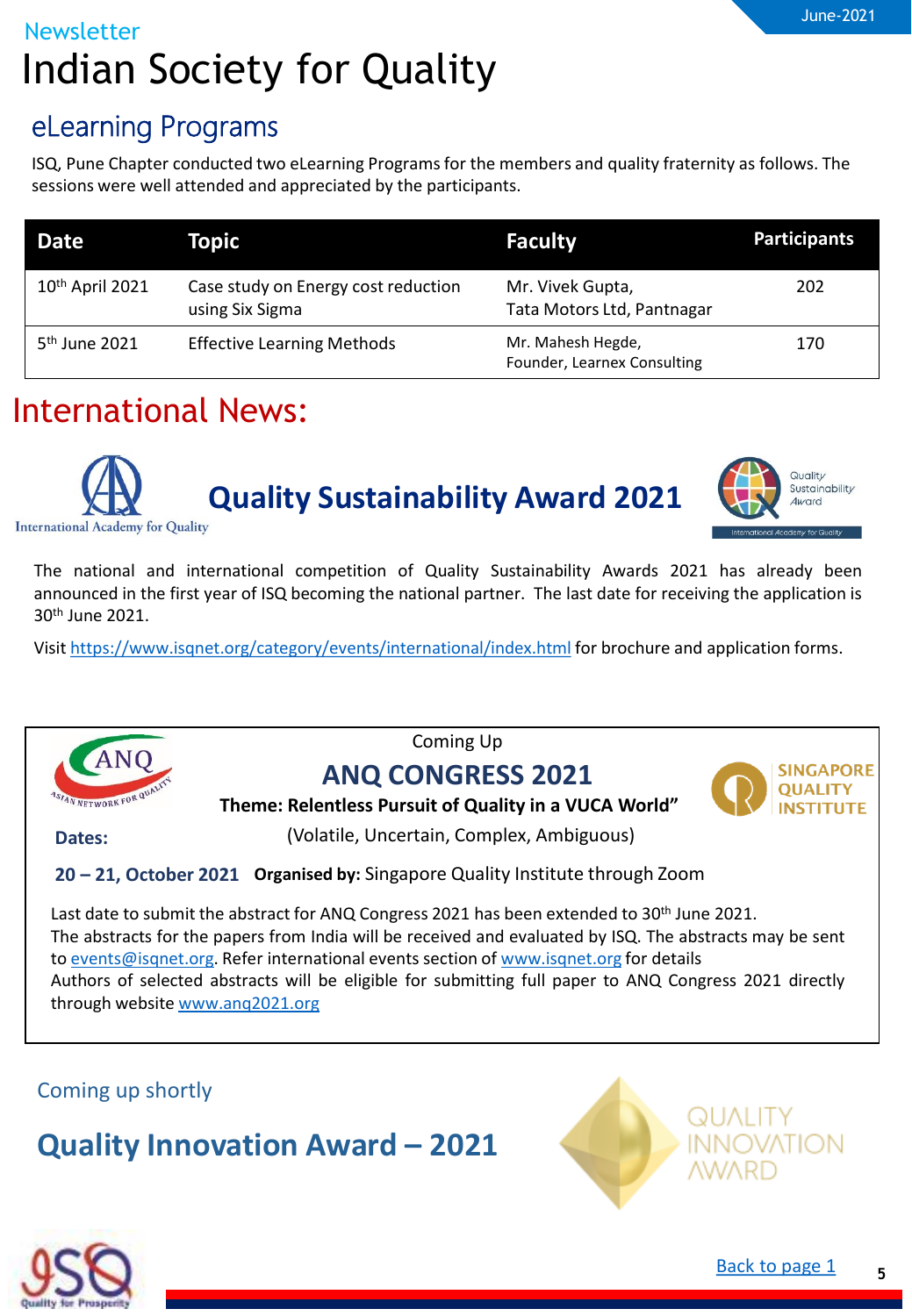# ISQ annual conference 2021

edded by Delhi/ NCR<br>
9-11, December 2021 Delhi/ NCR

## *Theme*: Rebooting Quality for Competitive India

For updates stay in touch with [www.isqnet.org](http://www.isqnet.org/)

# ISQ Symposium 2022



### 2-Day program with presentation of papers on the theme by industry and academia

An event to advance quality management by providing a common platform for both **academicians & industry practitioners** to present the research / implementations through technical & scientific papers of higher order in the field of quality.

### *Theme*: Driving excellence through quality management **Objectives**

To advance the discipline of quality by providing a platform for . both academicians and practitioners to present original, highstandard technical and scientific papers describing their research or practical implementation in the field of quality. Papers • involving advanced use of techniques and tools, as well as formulation of systems and methods are encouraged. Academics can present their thesis work, or postdoctoral work. Industrial . practitioners can present actual case studies backed by literature review and the skilful use of methods and techniques.

### Be in touch with us for details

# Coming up

TOPS Convention 2021

Quality Month Celebrations, November 2021



- Quality practitioners
- Researchers, counsellors
- Engineering, Management and research scholars
	- Executives from industries, IT and health sectors, research institutions etc.

**6**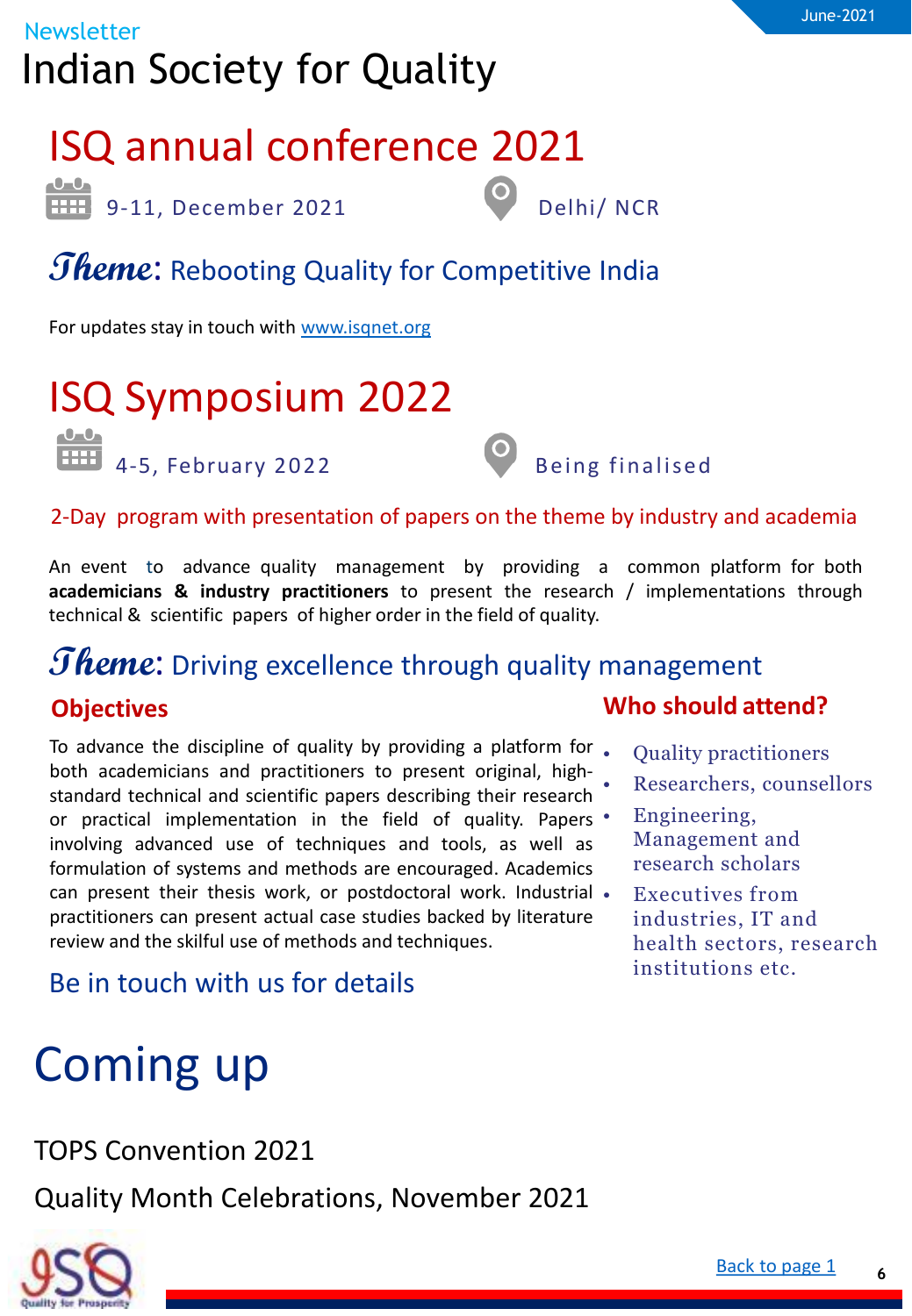### <span id="page-6-0"></span>Newsletter Indian Society for Quality Vignettes from Ram:



In his lectures in 1954 in Japan, Joseph Juran declared: "Quality is the ethical imperative of the senior executive." Thus, to not deliver quality is, to a degree, an ethical issue too.

Since then there have been some rather high-profile quality failures that have shaken the world. Some of them clearly smell of deficient ethics.

Perhaps the most damaging was the global financial crisis of 2008 which had its origins in sub-prime housing mortgages in the U.S. being bundled into bonds and dubiously assigned good credit ratings. There was chicanery involved among banks, credit rating agencies and investment firms. And when the inevitable blow-up happened, governments helped patch it all up. No one was punished. As it happens when dramatic events occur, movies get made. The star-studded movie, *The Big Short,* was one such.

Pharmaceutical companies have their trail of fiascos too. The painkiller *Vioxx* by Merck was approved by FDA in 1999. Incidents of heart attacks and deaths started hitting the news. Were increased adverse events significant at 95%? Is 95% significance an appropriate method when it comes to judging death rates? Merck, after fighting lawsuits for years, settled by paying 4.85 billion dollars to thousands of plaintiffs.

Thalidomide, first marketed in West Germany in 1957 as an over-the-counter drug, was ingested by an estimated 10,000 pregnant women, 40% of whom delivered still births while the other children had severe disorders for life. The advertisements had claimed complete safety for pregnant women and nursing mothers.

In 2003, there was a well reported tragedy relating to infants fed soy-milk baby food. The manufacturer had neglected, perhaps to cut costs, to add Thiamine (Vitamin B1) in the feed. Three babies died, and most other children later exhibited major language impairments.

In 2016, Oxford Dictionaries declared the term *post-truth* as the international word of the year. But the practice of deception is old. Yuval Noah Harari even calls *homo sapiens* a post-truth species. In common view, advertisers have been masters of 'post-truths'. A synthetic soft drink won't make you younger or healthier, but the advertisement links the product to youth and health. A sunflower oil pack may claim to make your heart healthy, but does it? Especially after being hot-pressed and treated with chemicals like phosphoric acid, sodium hydroxide, and bleaching agents?

A horror story relating to new digital technologies utilizing sensors is about the twin crashes of Boeing 737 Max that cost 346 lives. The ethical questions should be about whether adequate risk prevention methods were applied during design, and whether pilot training dealt with the situation that led to the accidents. But a New York Times headline (02 October 2019) proclaimed: "Boeing 737 Max Safety System was vetoed, engineer says."



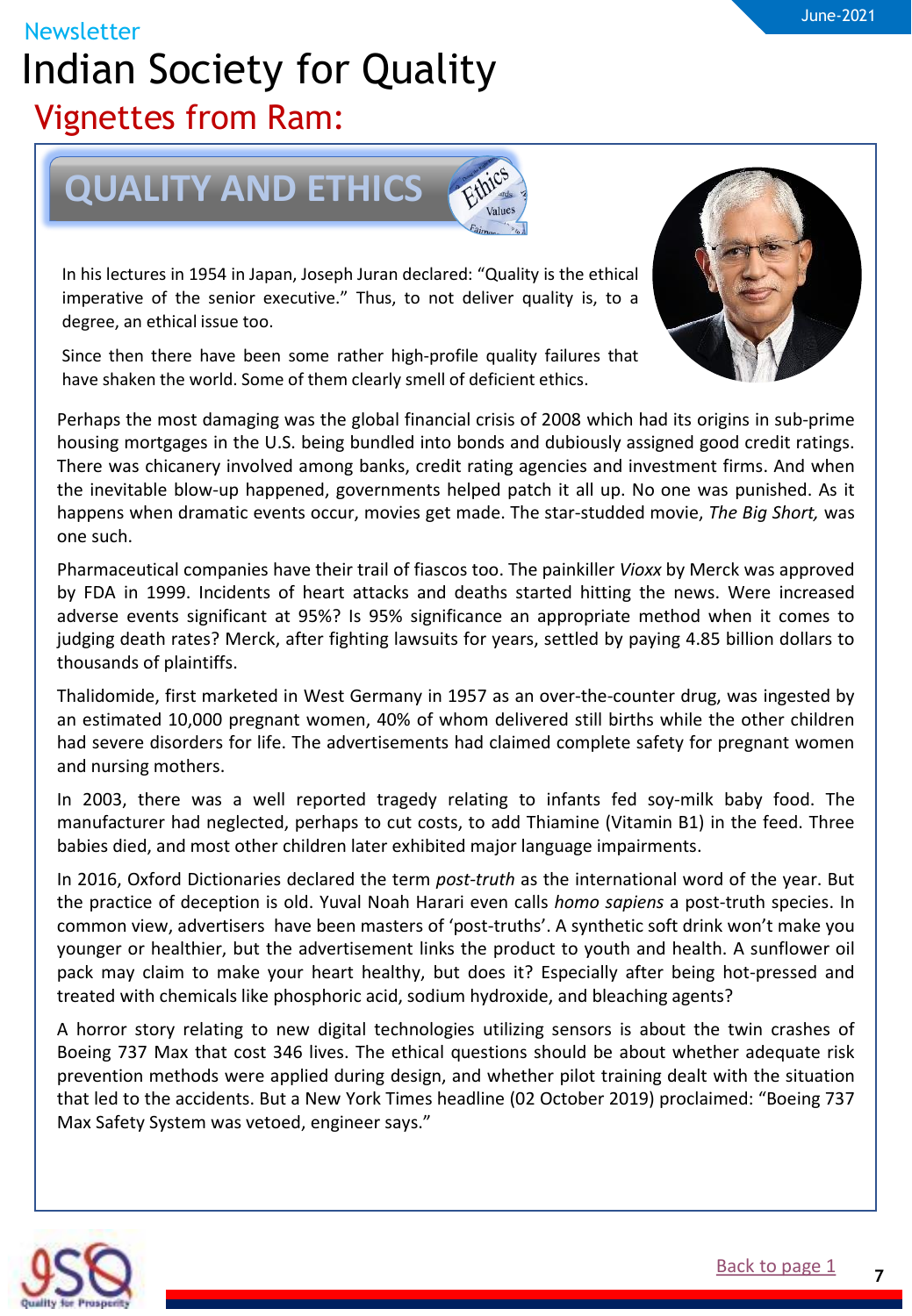Another software story is about the computerized Horizon accounting system installed in 1999 in British post offices. It threw up fraud accusations on hundreds of sub-post masters, many of whom were convicted. BBC News (11 December 2020) reported that the convictions are being belatedly quashed after finding the computer system faulty. With AI round the corner, should we fear more such miscarriages of justice?

In a lighter vein, we can recite the story of how "Indian housewives must carefully glean the rice of the local bazaar to sort out stones of the same colour and shape which have been intentionally added to the rice." This priceless quote is from the Nobel Prize winning Economist George Akerlof's famous 1970 article *The Market for "Lemons"*.

The six tragic stories and the three other examples do raise ethical misgivings, but they may make us believe that these are just exceptions in an otherwise decent world. But the ethical problems relating to quality are more pervasive than that. We are not referring to underworld businesses or the sellers of spurious products. We are talking of reputed organizations, whose CEOs might regard themselves perfectly ethical, and committed to quality.

We have all heard chief executives and top managers telling us that these days quality is a 'given' that it is a hygiene item. There are deep, underlying problems associated with such an assertion. Do these managers believe that defects and user dissatisfactions either do not exist or are trivial? Companies do track warranty claims. But just because a replacement is made or a refund given, does the problem vanish? And then, what about post-warranty failures? Is the product meant to last only for the warranty period? So, even the assumption of good hygiene quality may be delusory.

continuously improved? What about performance, features, ease of use, economy in use, sensory But 'must-be' qualities are just the basics. What about one-dimensional ones which must be and emotional attributes, or durability? What about attractive quality features? And service quality dimensions? Is manufacturing quality hunky-dory? And we haven't even mentioned sustainability issues. It does sound outlandish to claim that all these are 'given'. If management is ignorant of the existence of requirements beyond hygiene, there is an issue of negligence. When negligence crosses a threshold, it acquires connotations of unethical conduct. So, it is time our managements become humble, and pursue quality with as an inalienable fundamental of business.

Finally, a little on honey. The environmental activist Sunita Narain, Director-General of the Centre for Science and Environment, recently claimed that major honey brands in India were adulterated with a Chinese sugar syrup that bypasses Indian standards for testing purity of honey. The companies have denied the accusation. There the matter rests, set to be forgotten.

Shall we, as quality professionals, rise as one to speak for quality?

### **About the author:**

Mr. N. Ramanathan is a senior counsellor and advisor of TQM. He was awarded the prestigious Edwards Medal from ASQ recently for his contribution to quality movement. He is a Mechanical Engineer with Masters from IIM, Ahmedabad(1969) with 50 years of experience in industry, and in teaching and counselling. Ram has received awards internationally for his work, as well as receiving the Dronacharya Award in 2018 by ISQ for his contributions to teaching and counselling on quality. Ram has been associated with twelve successful Deming Prize challenges, and has taught and advised Ashok Leyland, Ceat, SRF, Indus Towers, JSW, Mahindra group of companies, Tata Quality management Services, Tata Steel, and other organizations.

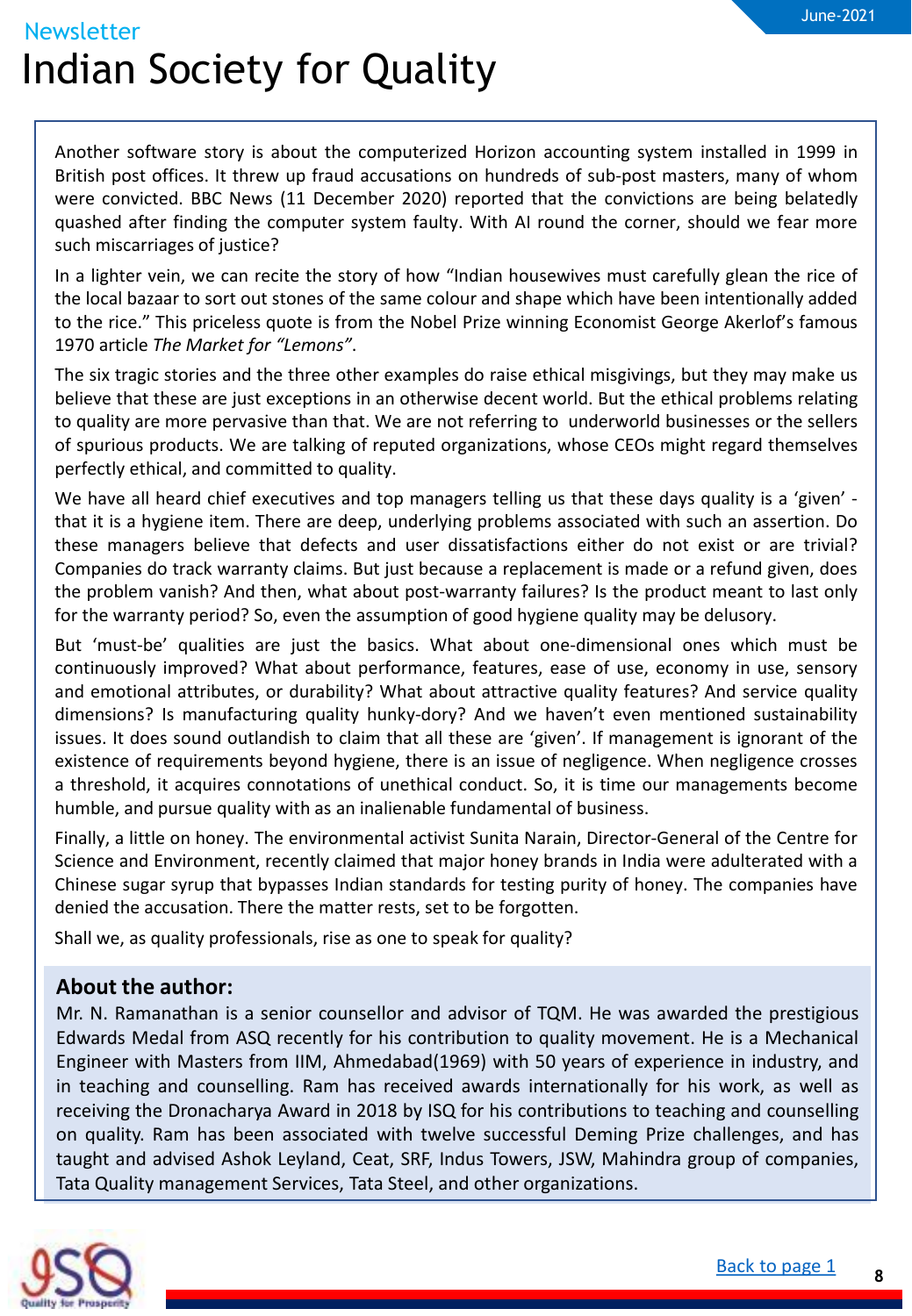### <span id="page-8-0"></span>BECOMING WORLD CLASS - Lessons from 'Made in Japan'

## Excerpts of an interview with author, Prof. Prem Motwani.

Interviewer: Snehil Kumar

*Newsletter March 2021 we published an introduction to the book "Becoming World Class" by Prof. Motwani.*

*In continuation, we are happy to bring the excerpts of an interview of Prof, Motwani by Mr. Snehil Kumar a well known TPM Counsellor.*

### **About the author:**

**Prof. Prem Motwani** retired from the Jawaharlal Nehru University in 2019. After 40 years of service in the Japanese Department, School of language, literature and culture studies. Visited Japan nearly 80 times and spent about 6 years in that country including visiting professorship at the Hiroshima University in 2011-12. Prof. Motwani was conferred the 'Order of the Rising sun", Gold Rays with Neck Ribbon's by the Government of Japan in the 2020 Autumn Decorations in recognition of his contributions to promoting academic exchange and mutual understanding between Japan and India. He has authored many books including four published in Japan.

a 22 years of counseling with organizations as part of CII and as an independent **Snehil Kumar**: Snehil Kumar is a TQM counselor based at Jaipur. He is an engineer with 10 years of experience as practicing manager in Tata Steel and counselor. He has counseled over 100 companies to steer them towards organizational excellence including Deming award winning organizations. He is a JIPM TPM trained instructor.

### **Snehil Kumar**

What motivated you to write the book?

### **Prof. Motwani**

I had studied about Japanese management as a part of my study on post-war Japanese economy but was fortunate (because no outsiders are allowed to attend an audit) to work as interpreter for most of the TPM and TQM audits since the very beginning in 1990s and based on the recommendation of TQM auditors I attended several courses on TQM at JUSE to have a deeper understanding of the subject and visited Japanese companies practicing TQM/TPM at the highest level through JIPM/JMAC or other Japanese friends each time I visited Japan. This gave me a good grounding in Japanese Management Practices (JMPs). I was a visiting professor in the Hiroshima University in 2011 and 2012. I visited Mazda which is based in Hiroshima few times and studied how they had gone about the world class award in their Hiroshima engine plant. I could see the big difference in Indian and Japanese companies in the way they approached the JMPs. I started feeling that I should pen down how Japan goes about them and where India is faltering. In India many people have theoretical knowledge about these methodologies and tools but they are unable to make them work to a large extent due to a variety of reasons explained in detail in the book. I have tried to bring out in my book where all the gaps exist and tried to present a practical workable model for India.





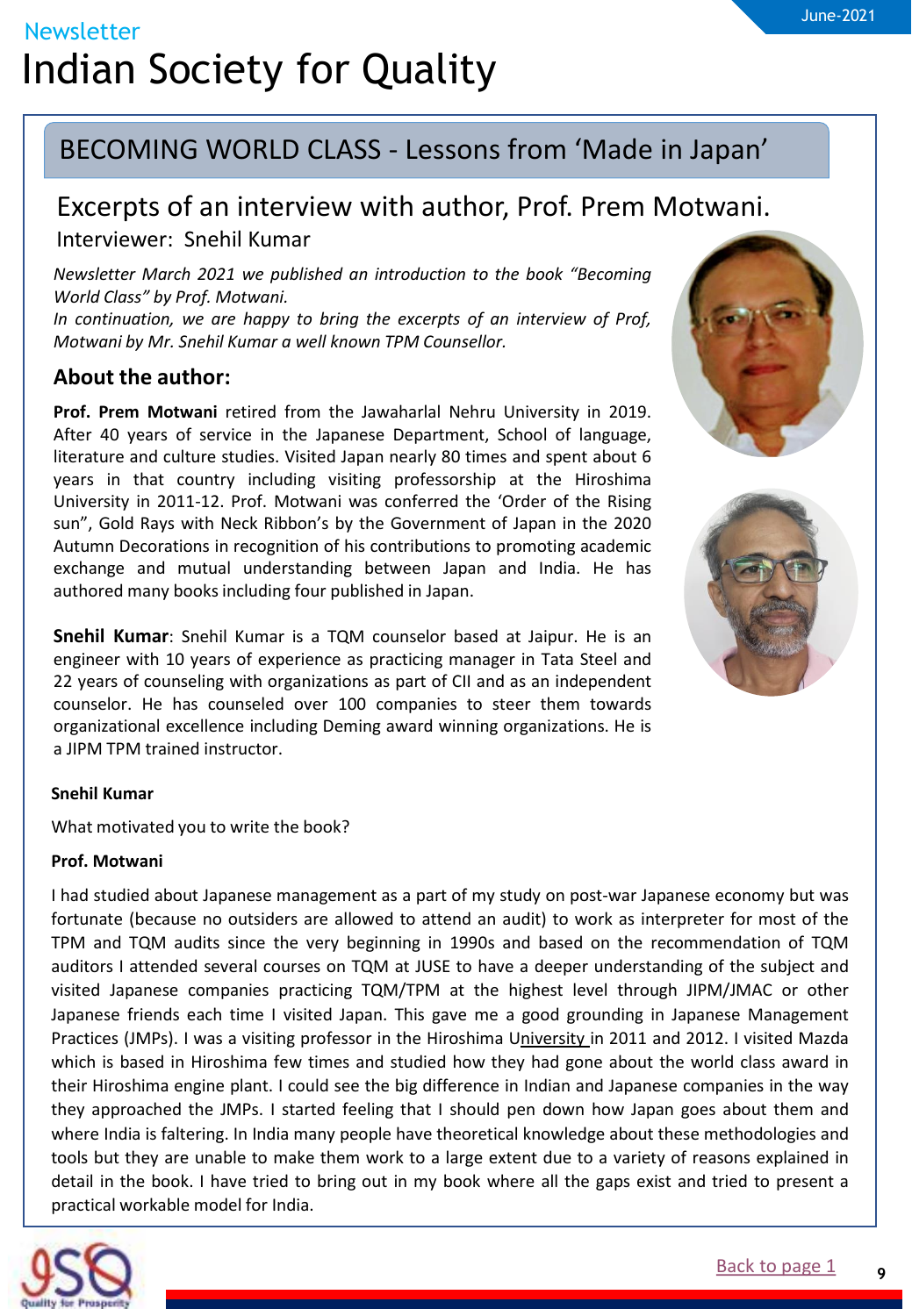### **Snehil Kumar**

You have given a good commentary on Indian manufacturing in the book. You have also emphasized the need for industry bodies, government and people coming together to transform Indian Manufacturing. what in your view should be done at this stage?

### **Prof. Motwani:**

Let us talk of "Make in India" and "Atmanirbhar Bharat" that Indian government is trying to achieve in manufacturing. To make 'Atmanirbhar Bharat' work, we need to be competitive in QCD vis-à-vis China or other countries from where cheaper products are being imported. The targets have to be set and those products need to be better in QCD for which productivity improvement and innovation must happen. The policy has been launched but there is no discussion on these aspects between the stakeholders. I have given some good examples in my book, and one of them is the Japanese government telling the Japanese industry way back in 1950s that it may import the first machinery, but the second one has to be produced within Japan. It led to the development of Japanese industrial machinery which is one of the best in the world and most large companies produce more than 50% of machinery in-house.

### **Snehil Kumar**

What can be done in your view with all the SMEs? They account for a large chunk of our economy which gives employment.

#### **Prof. Motwani**

Unless there is policy support for SMEs instead of simply raising import tariffs to discourage imports, SMEs will never be able to improve and compete and in turn OEMs will not be able to improve their QCD. I have even suggested in my book that India receives highest ODA (Official Development Assistance) from Japan since 2004 and the Indian Government can utilize Japanese ODA to extend support to SMEs by bringing Japanese experts to teach SMEs on JMPs so as to improve their QCD, productivity and innovation to make their products viable vis-à-vis cheaper imports. This alone can make Atmanirbhar Bharat possible in the medium term.

### **Snehil Kumar**

In your book you've written extensively about leadership mindset what can be done to change the leadership mindset?

### **Prof Motwani**

I think HR practices in companies are the biggest stumbling blocks. In my opinion, white collar employees give themselves five years' time in a company (excluding some big names like Tatas, TVS or Mahindras where many people work for lifetime) and if nothing comes their way, they switch jobs. This needs to be changed for the success of JMPs. The Japanese model has good practice such as promoting employees only through the internal promotion system, i.e.no lateral hiring. Even the concept of mentorship does not exist in India. We have HR Dept for the white collar and IR Dept for the blue collar employees. They need to work together for JMPs to succeed. Some of the best practices in Japan which were largely behind the success of 'Made in Japan' have been explained in detail in the book. If Indian companies are serious about JMPs some of these practices that worked so well in Japan must be adapted to the Indian situation.



**10**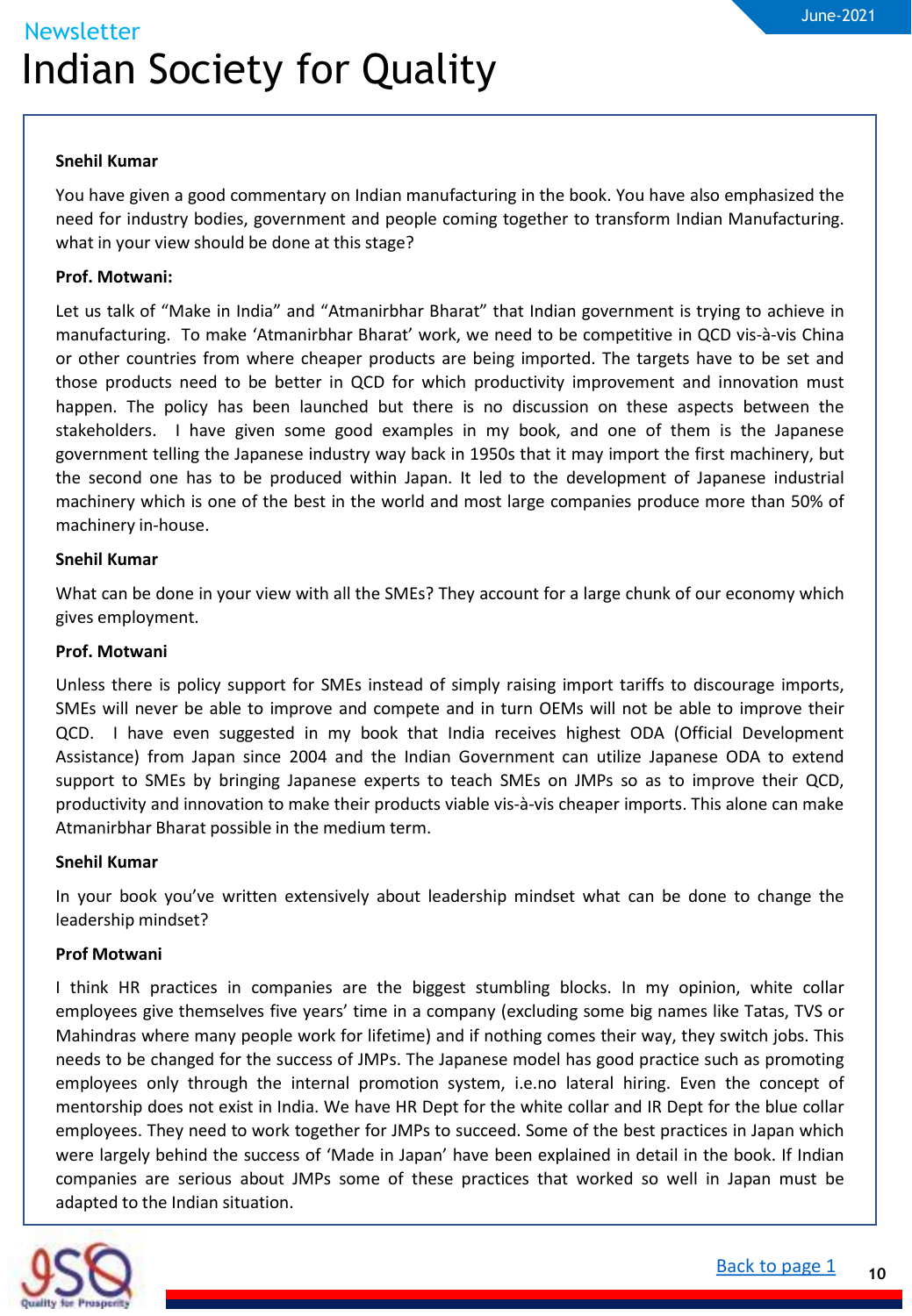From JMPs perspective, the most serious problem is with respect to the blue-collar employees. Majority are contract workers and even the regular workers do not get the opportunity to rise up the ladder, with very few exceptions. Training the vendors is also not very systematic. In Japan only 200 odd companies got TQM certification in last 70 years. For instance, Toyota got the Deming Prize in 1966, TPM in 1967 and the JQM in 1970. TPS was developed around the same time. Through the Keiretsu (Group of companies), Toyota engineers went and installed TPS (working model of JMPs) at vendors' place although some of them were encouraged to challenge the certification of TQM/TPM themselves. OEMs need to work with everyone in the value chain and develop leaders at each level for the JMPs to be successful.

#### **Snehil Kumar**

Many companies now in India also have gone for TQM and TPM awards and application of TPS. How do we, in your view, create an Indian model?

#### **Prof. Motwani**

The biggest gap in India in my opinion is that there is no cross learning. The sharing of information is missing in India. Even in the automotive sector where most TQM/TPM certified companies are, information on the best practices established by them is not available in the public domain. We do not have a forum or a magazine/ journal. Companies should be encouraged to come forward and share the best practices developed for the larger good. In other words, whatever these companies have learnt in the process remains with them only and individual companies benefit from it but the industry and the nation do not.

#### **Snehil Kumar**

My experience has been that unless you have long term programs, you don't have in-depth knowledge of the subject, especially the management programs or mindset changing programs. What do you have to say about it?

#### **Prof. Motwani**

Precisely. Let me talk about TPM. As you know, Jishu Hozen (autonomous maintenance) is the most important pillar of TPM and it involves the operators. It has the sublime theme 'I operate, I maintain, I manage' i.e. operators have to take up maintenance in the first stage and ultimately manage the JH circle activities by the end of Step 7. Companies need to train, empower and develop strong OJT program for operators under the supervision of maintenance engineers and quality professionals but majority of companies switch to some other program without giving enough time for JH to change the mindset of the critical mass.

India has practiced TPM for long (over 25 years) but how many companies have been able to achieve the above speaks for itself.

#### **Snehil Kumar**

You talked about a lot of Japanese books, which are in Japanese and are not translated in English. Yes. What possibly can be done to bring this knowledge?

#### **Prof. Motwani**

I have worked with MIQ and translated many books with the help of my students which were meant for internal consumption (training at MIQ). I have also translated two books for the TPM Club, CII. A similar initiative can be undertaken on a larger scale to bring the best of the books from Japan and translated into English. There are enough language experts in the country who can be gainfully involved in this.

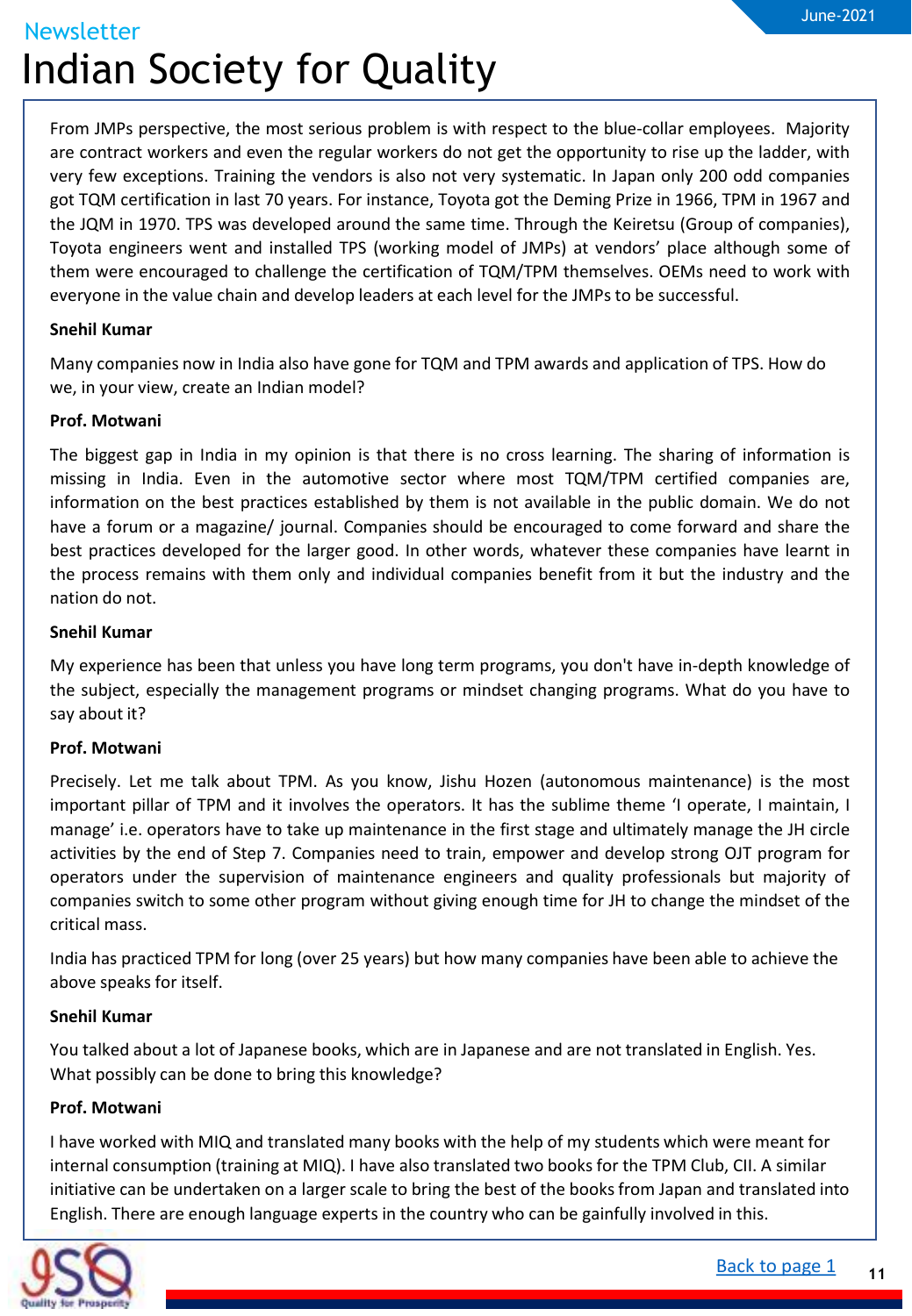### **Snehil Kumar**

In the last chapter you explained in detail how to roll out TPM from zero to the World class level. What did you have in mind?

### **Prof. Motwani**

TPM has five stages of awards and three phases. I have explained in the book how to implement each phase in a staggered manner with templates for goals and targets (KMI/KPI/KAI) and the broad concepts behind each stage/phase.

### **Snehil Kumar**

You also mentioned and explained about different kaizen concepts like point kaizen to line kaizen, cubic kaizen and plain kaizen. You also mentioned that understanding of kaizen lacks clarity in India. It was very interesting to read.

### **Prof. Motwani**

Kaizen in India is mostly viewed as improvement i.e. a problem occurred and you corrected it after the fact. However, in TPM you have the zero concept i.e. in the first phase you achieve zero forced deterioration or the reactive cases and establish recurrence prevention and then move to prevention of defects/breakdowns/accidents etc. in the second and third phase. Kaizen also has two categories i.e. problem solving and task achieving. There has to be a proactive plan at the beginning of the year in phase two and beyond with a mix of both types and align them with cost and profit targets so as to achieve those goals and targets as per plan. Some of the TQM companies are doing a good job of it but very few TPM companies have achieved such level.

The Indian approach to kaizen, as explained above, means you are 'wise after the event' which does not really help in reducing the cost. Also in India cost data is not shared beyond a closed loop. Hence, kaizen is bound to become a piecemeal approach.

And then there is also the approach of 'raising the bar' as well as widening and deepening the scope of TPM. To be more precise, you start with a machine but do not stop there. Next stage go to the entire line, then to the entire shop and the entire factory and gradually the entire value chain by the world class award.

Companies need to take a hard look in the mirror how much of it they are practicing.

### **Snehil Kumar**

It is amazing how the whole ecosystem works for continuous education and learning in Japan. These stories are not even known in India.

### **Prof. Motwani**

The purpose of the book is precisely that. We have been practicing JMPs for nearly 30 years but majority of companies have not been able to go beyond the basics i.e. reaping only the low hanging fruits. There are hardly any companies that are willing to experiment with their ecosystem. Hence, they hit a roadblock sooner or later and that is the foremost reason behind the failure of JMPs. Higher level of awards call for indigenous application of concepts and philosophies of JMPs but the management is either not willing to do so or perhaps there is lack of understanding of those concepts/philosophies what they are capable of delivering.

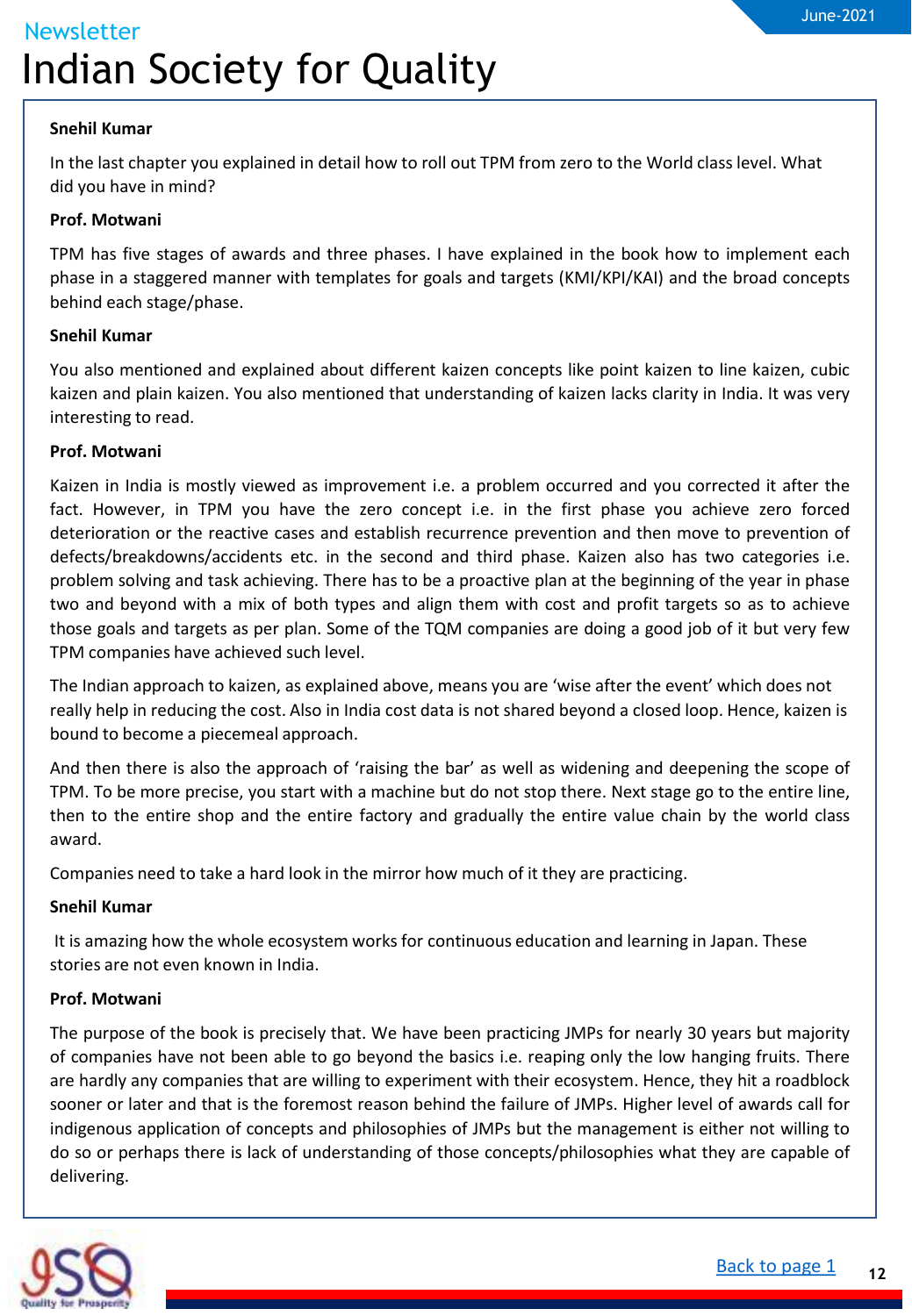#### **Snehil Kumar**

You've shared the data very adequately. So, what will be your key message, for government or Industry Association or industry leaders?

### **Prof. Motwani**

- 1. Government needs to come out of 'shoot and forget' approach to policies.
- 2. In Japan dependence on school/formal education is not there at all. Industry organizations like JUSE, JMA, JSA, AOTS etc. run courses that impart theoretical training for all layers and employees sponsored by companies undergo training and experiment with the things learnt when they return to their company based on a strong OJT and life-long training system linked to various projects that companies undertake at all times. I think Indian industry associations and companies have a lot to learn from Japan in this regard to overcome the problem of serious skill gap that we have in India.

### **Snehil Kumar**

You've been visiting a lot of companies. Many are following American practices like Six Sigma which are no more than project-based approaches. There is some short-term gain that they can make out of these practices, what is the impact that you foresee?

### **Prof. Motwani**

on an average by Indian companies for 5-6 years which goes largely in installing the system and when the We should stick to one of the methodologies- TQM, TPM or Lean for a considerable length of time. It should be used as the umbrella and best practices of other methodologies should be gainfully adapted to it. Companies in India switch from one tool to the other every few years. TPM, for instance, is practiced time comes for developing the ecosystem and altering the work culture, they shy away from it and move to some other methodology. For your information, Japanese companies have stuck to one of the methodologies of the JMPs for 50 years or more and as explained in the book, have developed their indigenous production system based on them to the extent that post-1990 most managers do not talk of TQM or TPM but their indigenous (Toyota, Honda, Hitachi or Nissan) production system. That is the reason that Japanese management of the Japanese OEMs in India Suzuki, Honda or Toyota do not talk of TQM or TPM but their indigenous practices. My advice to the companies is to spend enough time in selecting the right methodology to be used as the umbrella for at least a 10-15 years span. We tend to make a hasty start in this regard without a long-term perspective and hence end up abandoning them also too soon.

### **Snehil Kumar**

Last 10/15 days I was reading this book and preparing for this interview. It is a very engaging book and it was also a great experience talking to you.

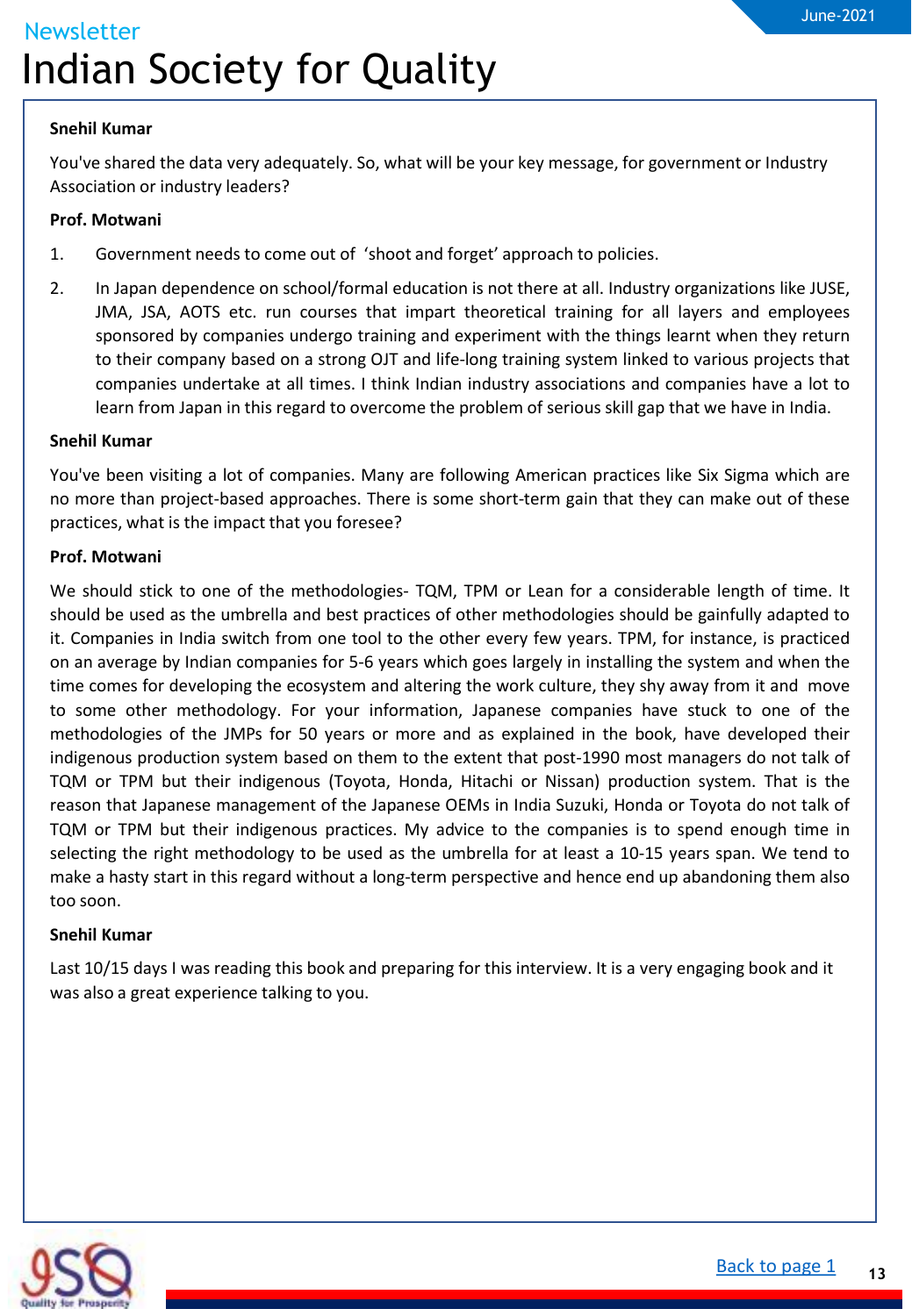## <span id="page-13-0"></span>**The Mystique of Operational Definitions**

### By B Sundara Rajan

"Sir, I think what we need is an operational definition for Operational definition ".

This comment from a Gen Y participant in a session on DWM jolted me on my tracks. I could brush off this question as typical impetuosity but this youngster had just put a mirror to my face and popped up a topic which many of us try to answer at best with more theory and at worst completely evade, hoping it will vaporise before the next meeting.



The importance of operational definitions is clear. And equally clear are the consequences that can result when a team fails to well-define a working definition.

If you want to understand "Operational Definition" just go down the memory lane to your childhood :

- 1. When your father gave a command I want you here "immediately"
- 2. When your Mom told you "Clear up the mess" and you can go out ".
- 3. Be back home early from your evening games.

a definition for each of this was unique to the family. For me "Immediately "meant before the need for The Operational definitions for these terms were unstated but were learnt by a trial of fire !. Or if you were lucky watching your elder sibling getting roasted!! Moreover, we realised that the operational next call, Clear up meant " all junk cleaned up and left in the dustbin ", Early meant before the lights were switched on. As we grow older the Operational definition may change but there is always one that governs our actions.

The world of business started feeling the need for Operational definitions when product feature defined in abstract terms- smooth , shiny , coarse , glossy – which were open to interpretation (or misinterpretation) became the bone of contention resulting in huge quality issues . Even more difficult was in the service industry which saw the frequent use of abstract quality features such as "courtesy," "timeliness," "friendliness". But the feather in the cap should definitely go to "World Class" so often found in Vision statements , which always leaves employees a bit flummoxed.

Ever since Dr Deming eulogised the importance of an Operational definition in the book "Out of the Crisis" , the concept gained ground not only for products but across various facets of business management , wherever KPIs are the cornerstone eg Daily Work management , 6 Sigma projects . In my opinion, one of the barriers to continuous improvement is the use of words without clearly defined and mutually agreed upon meanings. When objectives like the ones given below are taken.

- $\triangleright$  improve efficiency (or productivity)
- $\triangleright$  create a more flexible process
- $\triangleright$  reduce rejections
- $\triangleright$  improve customer satisfaction
- $\triangleright$  reduce cycle time

Without the formal use of an operational definition no one can understand if the destiny is reached or still elusive.

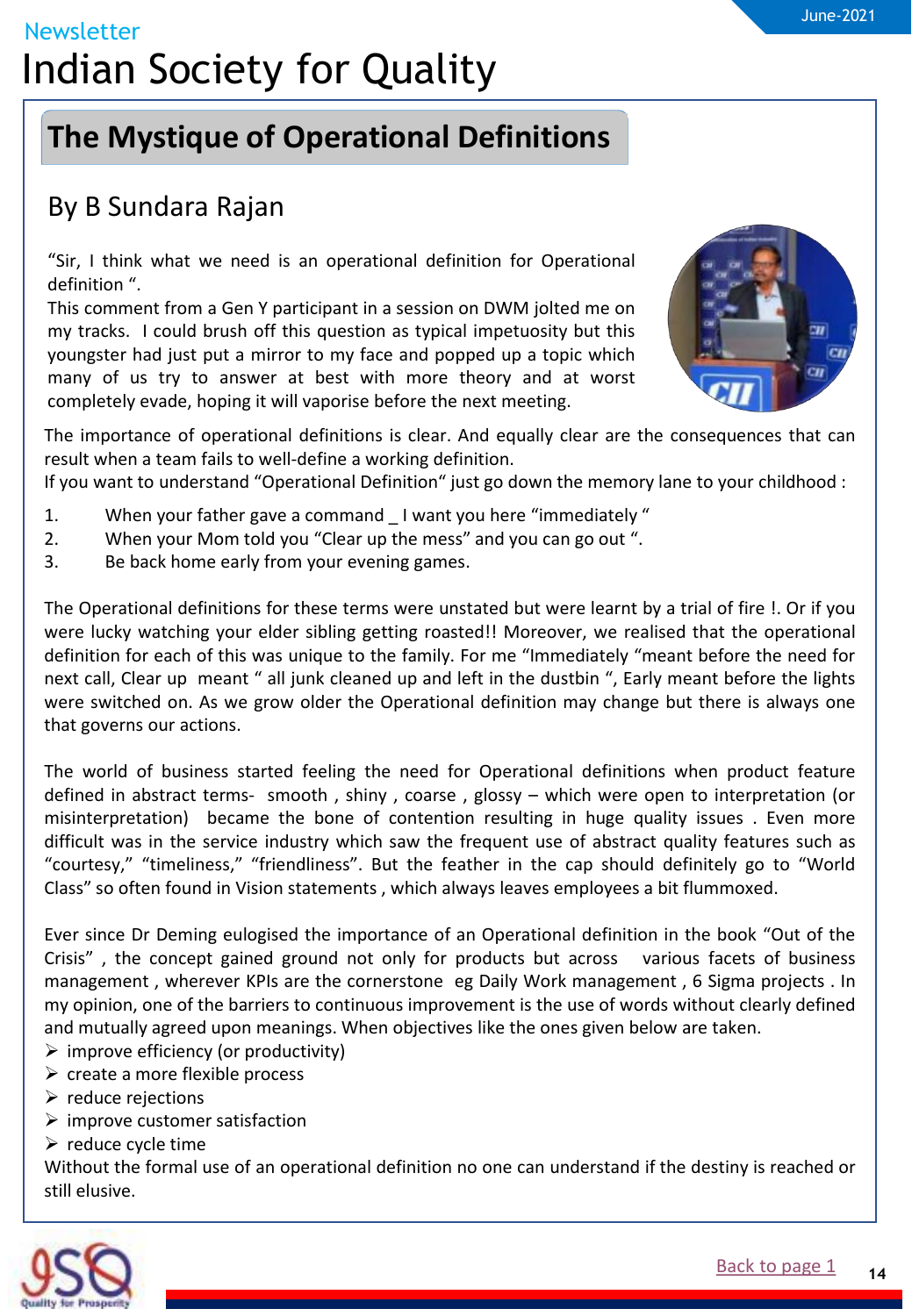Theoretically, an operational definition can be defined as a clear and understandable description of what is to be observed and measured, such that different people collecting, using and interpreting the characteristic/KPI will do so consistently.

But how is this to be put into practice??

For example, a flexible process should be defined as one which accommodates more than X nos products types. A sharper one may go on to add that "changeover from one product to another can happen within Y minutes.

Similarly how to define "Friendly / Courteous" service – it's a toughie and that's what has proliferated the use of satisfaction surveys which aim to quantify a qualitative term using a scalar measurement. It's very important when such scales are used what is the level that must be achieved minimum to qualify.

There is no single right way to write an operational definition, only what people agree to use for a specific purpose. So for such abstract terms, engage with your Customer (Internal or external) (especially if it's your boss), discuss at length and arrive at a common description and measurement for the term. Document and signoff if required. It may do well for the organization to even publish a glossary of Operational Definitions as a common document.

a All of this leads to the real point of this article – that business practitioners can take a lesson from childhood about operational definitions. Parents are pretty good at taking the abstract and breaking it into pieces that kids can understand and relate to. So, the next time you have a difficulty about operational definition the solution is simple "THINK LIKE YOUR MOM"

### **About the author:**

Mr. Sundara Rajan has guided more than 30 clients in the Medium and Large-scale organizations in the implementation of any one or a synergistic framework of the major business excellence systems viz TQM/TPM or TFM(Lean). His clients' sector span includes Automotive, Component Manufacturing , Consumer Goods, Chemical Process & Service Sectors and are spread across India.

He has been an associate consultant with Senior Japanese & Indian Counsellors and facilitated 5 Companies in the successful challenge of Deming Prize or Deming Grand Prize. He has conducted more than 250 Training sessions on TQM and nearly 60 sessions on "Systematic problem Solving & Improvement."

Mr. Sundara Rajan is a regular trainer with CII during Open House programs across a span of locations and has been Jury Panel member for various Kaizen Competitions held by CII- Southern Region. He has also been associated with ILO in their "SCORE" program to build capability at MSME level

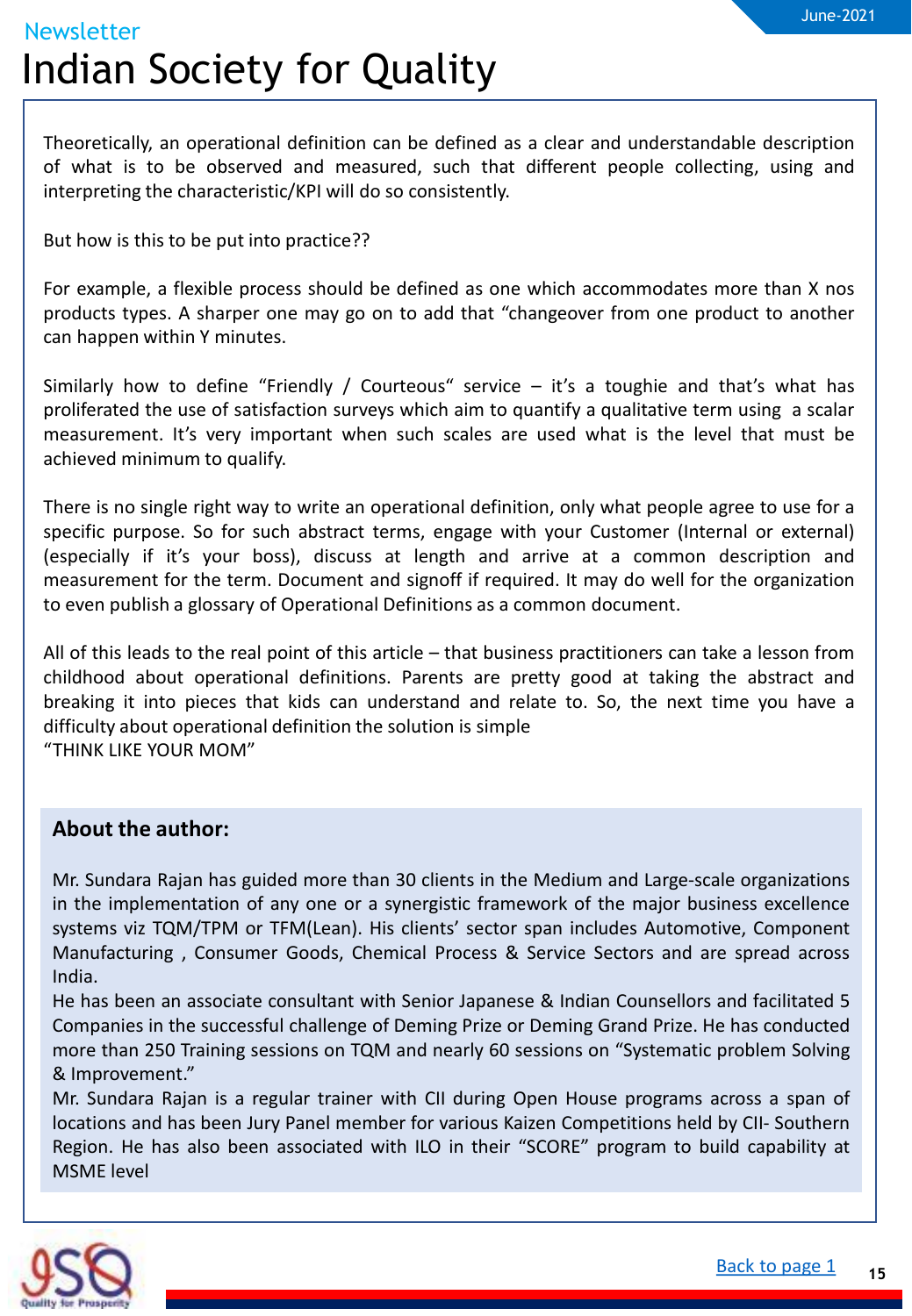### [Be a member of ISQ](https://www.isqnet.org/membership/index.html)

### [Download the membership](https://www.isqnet.org/wp-content/uploads/2017/06/Individual-Membereship-form-New.pdf) form here

<span id="page-15-0"></span>ISQ look forward to you to introduce professionals with passion for quality, align with its objectives willing to contribute; as members of ISQ.



### Welcome to the new Life Members

| Rajkumar Swaminathan     | Senior Vice President                  | Rane Engine Valve Ltd, Chennai 600034.    |
|--------------------------|----------------------------------------|-------------------------------------------|
| Laxmikant Natu           | Sr GM TQM                              | Tata AutoComp System Limited, PUNE        |
| Vuppu Eswara Rao         | <b>Vice President Works</b>            | JK Tyres & Industries Ltd. Mysuru         |
| Donald Vaz               | <b>GM Production -</b>                 | JK Tyres & Industries Ltd. Mysuru         |
| Subramanya H. K.         | <b>GM-Production Plant II</b>          | JK Tyres & Industries Ltd. Mysuru         |
| Rajeev Kumar B.          | <b>General Production Plant I</b>      | JK Tyres & Industries Ltd. Mysuru         |
| Ravishankar R.           | Dy. GM QA                              | JK Tyres & Industries Ltd. Mysuru         |
| Shivakumar K. L.         | Sr. Mgr QA- (Head QA VTP Plant 1&3)    | JK Tyres & Industries Ltd. Mysuru         |
| Vinay                    | Sr. Manager, Mfg excellence & System   | JK Tyres & Industries Ltd. Mysuru         |
| Rajeesh S. Nair          | Group Manager - QA                     | Apollo Tyres Ltd, Ernaukulam, Kerala      |
| Sunil Sinha              | <b>Resident Director- MENA</b>         | Tata Sons Pvt Ltd, Dubai                  |
| <b>Abdul Faizal</b>      | Dept Manager, Civil Laboratory         | Element Materials Technology ME Ltd, Oman |
| Seenivasan K.            | <b>Head - QUALITY ASSURANCE</b>        | India Nippon Electricals Ltd., Hosur T N  |
| Sunil Kaul               | <b>Group President</b>                 | Anand Automotive Pvt Ltd. PUNE            |
| Amitabh Mathur           | Plant MD - Pune and Chennai            | Aptiv Components India Pvt. Ltd Pune      |
| Vipin Kumar              | <b>Quality Manager</b>                 | Aptiv Components India Pvt. Ltd Pune      |
| Anand Somabhai Patel     | Asst. Professor, Mechanical Engg, Dept | Institute of Technology, Ahmedabad        |
| B. Raajkumar             | <b>GM- Business Excellence</b>         | <b>TAFE - Chennai</b>                     |
| Vinothkumar Rajendran    | Founder - iTRACK SOLUTIONS & Co        | <b>iTRACK Solutions &amp; Co, Chennai</b> |
| Sunil Dattatray Kulkarni | Self employed                          | Consulting professional                   |
| Praveen P.V.             | Asst General Manager - Corporate TQM   | Ashok Leyland Ltd - Hosur 2               |
| <b>Babu Sivalingam</b>   |                                        | Tata Consultancy Services, Velachery,     |
|                          | Associate Vice President               | Chennai                                   |
| Sivanesan R              | President                              | Ashok Leyland Ltd, Chennai                |